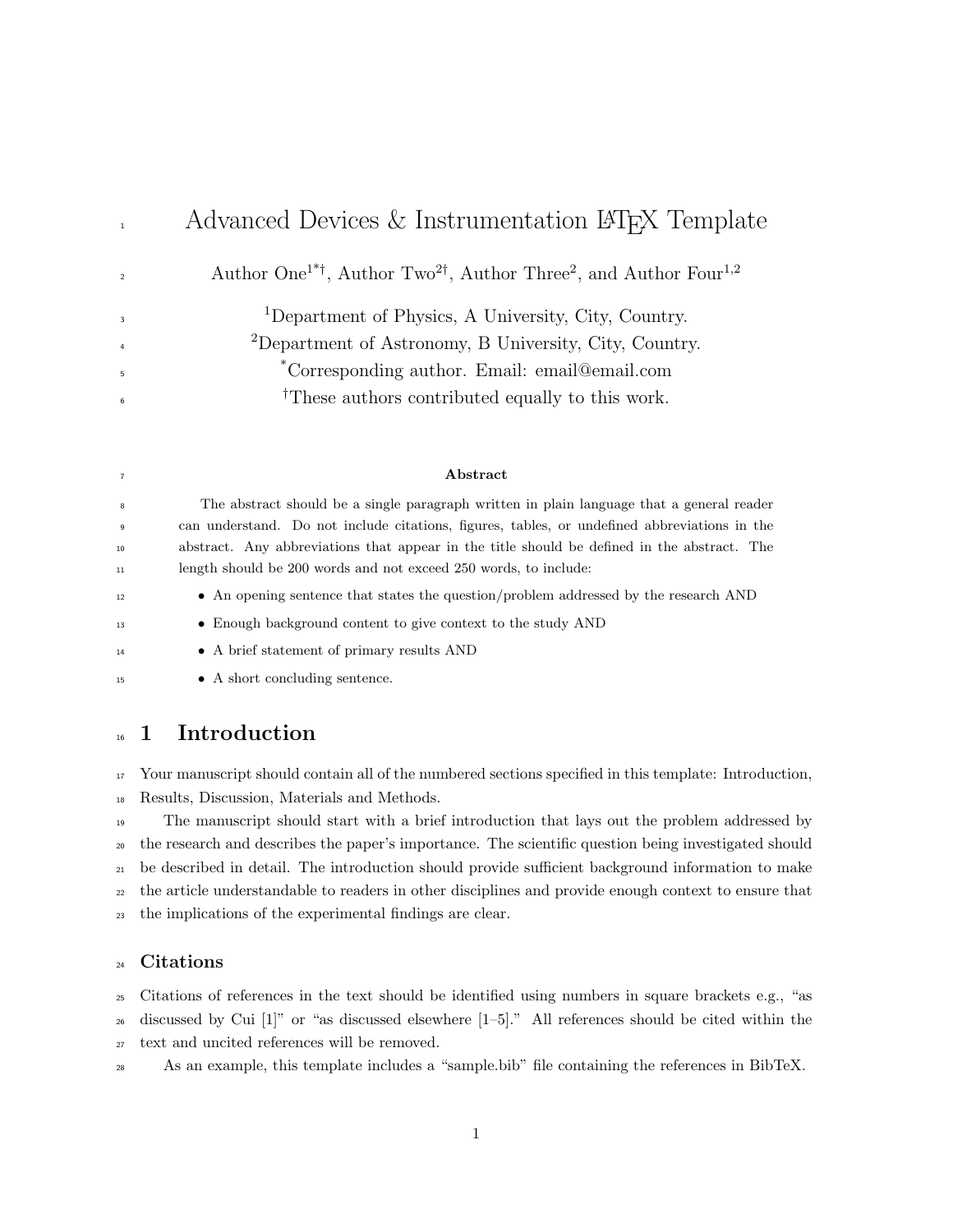### Equations

Equations should be provided in a text format, rather than as an image. Equations should be num-

bered consecutively, in round brackets, on the right-hand side of the page by using the "\begin{equation}"

command. They should be referred to as Equation 1, etc. in the main text.

For example, see Equation 1 and Equation 2 below.

 $a^2 + b^2 = c^2$ (1)

$$
A = \frac{\pi r^2}{2}
$$
  
= 
$$
\frac{1}{2}\pi r^2
$$
 (2)

### Figures

- Figures should be called out within the text and numbered in the order of their citation in the text.
- Every figure must have a descriptive title beginning with "Figure [Number] . . . " All figure titles should be either a phrase or a sentence; do not mix the two styles. See Figure 1 for example.



Figure 1: This is an example figure.

 Figures should be displayed on a white background. When preparing figures, consider that they can occupy either a single column (half page width) or two columns (full page width), and should be sized accordingly.

If a figure consists of multiple panels, they should be ordered logically and labelled with lower

 case roman letters (i.e., a, b, c, etc.). All labels should be explained in the legend. See Figure 2 for example.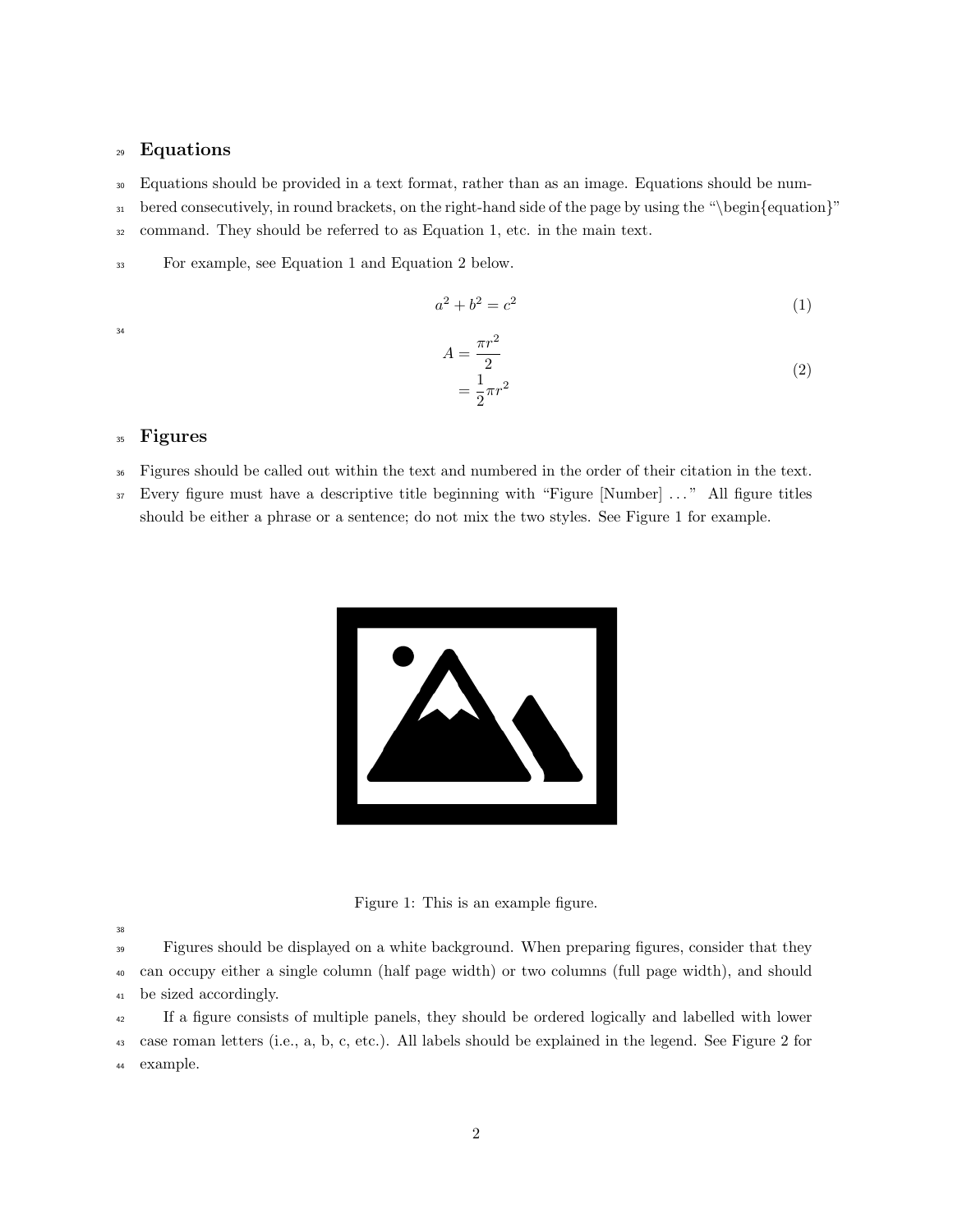- Upon acceptance, authors will be asked to provide the figures as separate electronic files. At
- that stage, figures should be supplied in either vector art formats (PS, EPS, FIG, AI, Visio, WMF,
- EMF, Word, Excel, PowerPoint, OPJ, CDR, or PDF) or bitmap formats (Photoshop, TIFF, GIF,
- JPEG, PNG, BMP, etc.). Bitmap (BMP) images should be of at least 300 dpi resolution, unless
- due to the limited resolution of a scientific instrument. If a bitmap image has labels, the image and
- labels should be embedded in separate layers.



Figure 2: This is an example of a figure consisting of multiple panels. (a) This is the first panel. (b) This is the second panel.

#### 

### Tables

### Tables should supplement, not duplicate, the text. They should be called out consecutively within the text and numbered in the order of their citation in the text.

Every table must have a descriptive title beginning with "Table [Number] . . . " as noted in Table

1. If numerical measurements are given, the units should be included in the column heading. Every

vertical column should have a heading, followed by a unit of measure (if any) in parentheses. Units

should not change within a column. Vertical rules should not be used.

 Centered headings of the body of the table can be used to break the entries into groups. Do not use footnotes in column heads; include any such details in sentence form in the table legend.

Footnotes should contain information relevant to specific cells of the table; use the following symbols

61 in order, as needed: \*,  $\dagger$ ,  $\ddagger$ ,  $\S$ ,  $\|\,$ ,  $\P$ ,  $\#$ , \*\*,  $\dagger\dagger$ , etc.

|  |  |  |  | Table 1: This is an example table. |  |
|--|--|--|--|------------------------------------|--|
|--|--|--|--|------------------------------------|--|

| Column 1                      | Column 2 Column 3 |        |
|-------------------------------|-------------------|--------|
| Cell 1                        | Cell 2            | Cell 3 |
| $C_{\mathsf{P}}$ ll $\Lambda$ | Cell 5            | Cell 6 |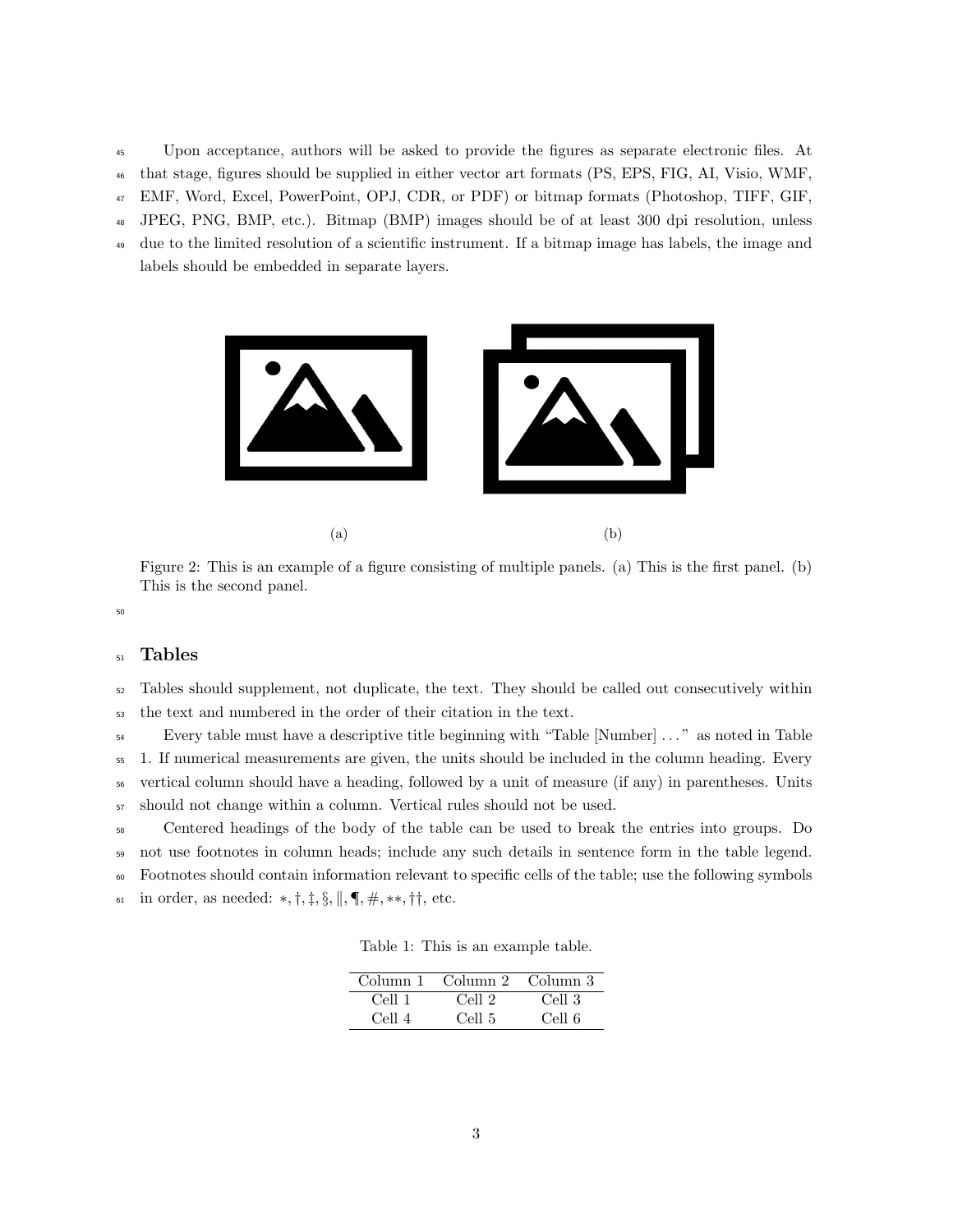## <sup>62</sup> 2 Materials and Methods

 The materials and methods section should provide sufficient information to allow replication of the results. This section should be broken up by subheadings. Under exceptional circumstances, when a particularly lengthy description is required, a portion of the materials and methods can be included in the Supplementary Materials.

### <sup>67</sup> 2.1 Experimental Design

 Begin with a section titled Experimental Design describing the objectives and design of the study as well as prespecified components.

#### 2.2 Statistical Analysis

 If applicable, include a section titled Statistical Analysis that fully describes the statistical methods with enough detail to enable a knowledgeable reader with access to the original data to verify the results. The values for N, P, and the specific statistical test performed for each experiment should be included in the appropriate figure legend or main text.

 For investigations on humans, a statement must be including indicating that informed consent was obtained after the nature and possible consequences of the study was explained.

 $\pi$  For authors using experimental animals, a statement must be included indicating that the ani-mals' care was in accordance with institutional guidelines.

# 3 Results

 The results should describe the experiments performed and the findings observed. The results section should be divided into subsections to delineate different experimental themes.

• All data should be presented in the Results. No data should be presented for the first time in the Discussion. Data (such as from Western blots) should be appropriately quantified.

84 • Subheadings must be either all complete sentences or all phrases. They should be brief, ideally less than 10 words. Subheadings should not end in a period. Your paper may have as many subheadings as are necessary.

 • Figures and tables must be called out in numerical order. For example, the first mention of any panel of Fig. 3 cannot precede the first mention of all panels of Fig. 2. The supplementary figures (for example, fig. S1) and tables (table S1) must also be called out in numerical order.

### <sub>90</sub> 4 Discussion

 Include a Discussion that summarizes (but does not merely repeat) your conclusions and elaborates on their implications. There should be a paragraph outlining the limitations of your results and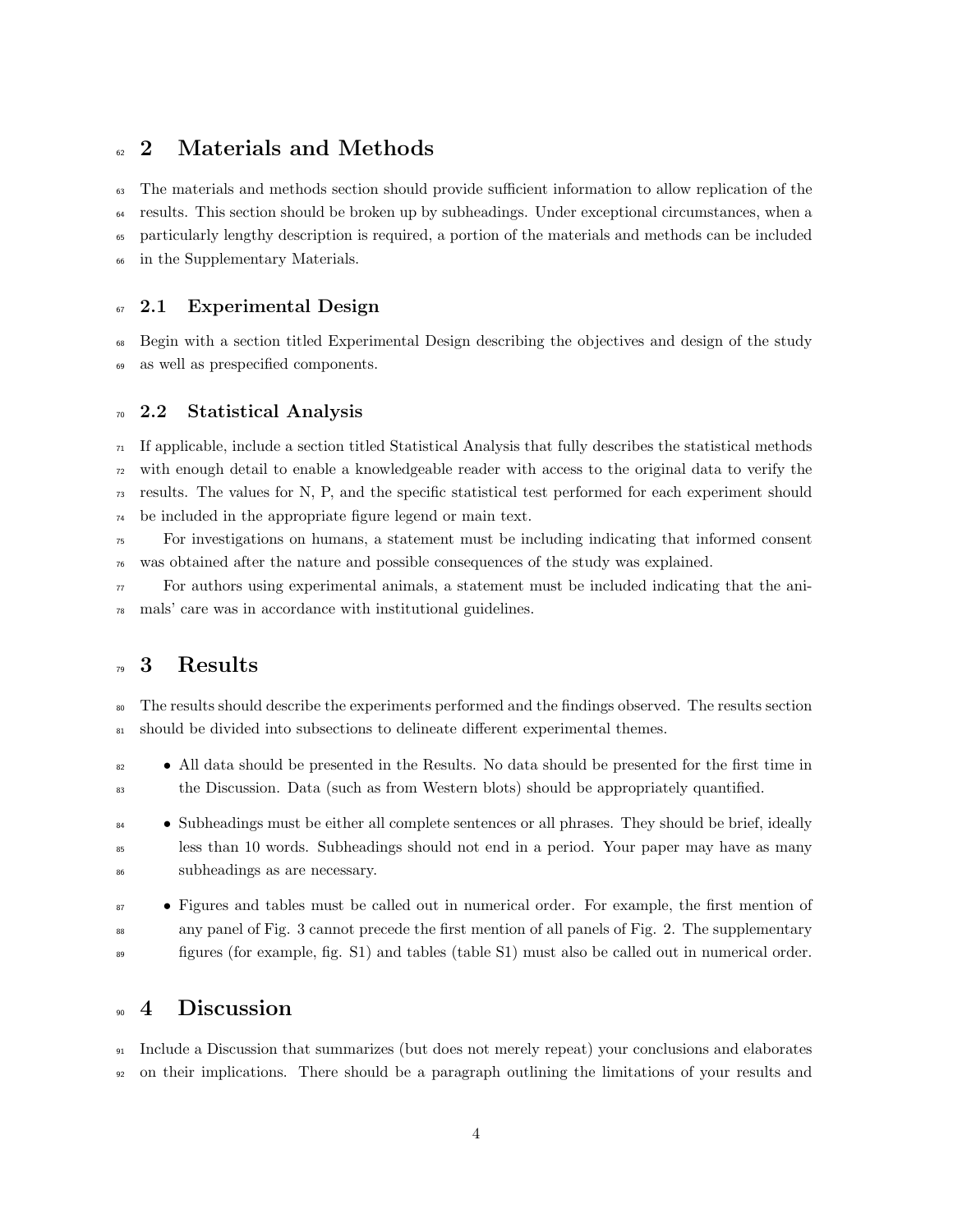interpretation, as well as a discussion of the steps that need to be taken for the findings to be applied. Please avoid claims of priority.

### Acknowledgments

 Anyone who made a contribution to the research or manuscript, but who is not a listed author, should be acknowledged (with their permission). Types of acknowledgements include:

### General

Thank others for any contributions, whether it be direct technical help or indirect assistance

#### Author Contributions

Describe contributions of each author to the paper, using the first initial and full last name.

- Examples:
- "S. Zhang conceived the idea and designed the experiments."
- "E. F. Mustermann and J. F. Smith conducted the experiments."
- "All authors contributed equally to the writing of the manuscript."

#### Funding

 Name financially supporting bodies (written out in full), followed by the funding awardee and asso-ciated grant numbers (if applicable) in square brackets.

Example:

 "This work was supported by the Engineering and Physical Sciences Research Council [grant numbers xxxx, yyyy]; the National Science Foundation [grant number zzzz]; and a Leverhulme Trust Research Project Grant."

 If the research did not receive specific funding, but was performed as part of the employment of the authors, please name this employer. If the funder was involved in the manuscript writing, editing, approval, or decision to publish, please declare this.

#### Conflicts of Interest

 Conflicts of interest (COIs, also known as "competing interests") occur when issues outside research could be reasonably perceived to affect the neutrality or objectivity of the work or its assessment.

 Authors must declare all potential interests – whether or not they actually had an influence – in a 'Conflicts of Interest' section, which should explain why the interest may be a conflict. Authors must declare current or recent funding (including for Article Processing Charges) and other payments, goods or services that might influence the work. All funding, whether a conflict or not, must be declared in a "Funding Statement." The involvement of anyone other than the authors who 1) has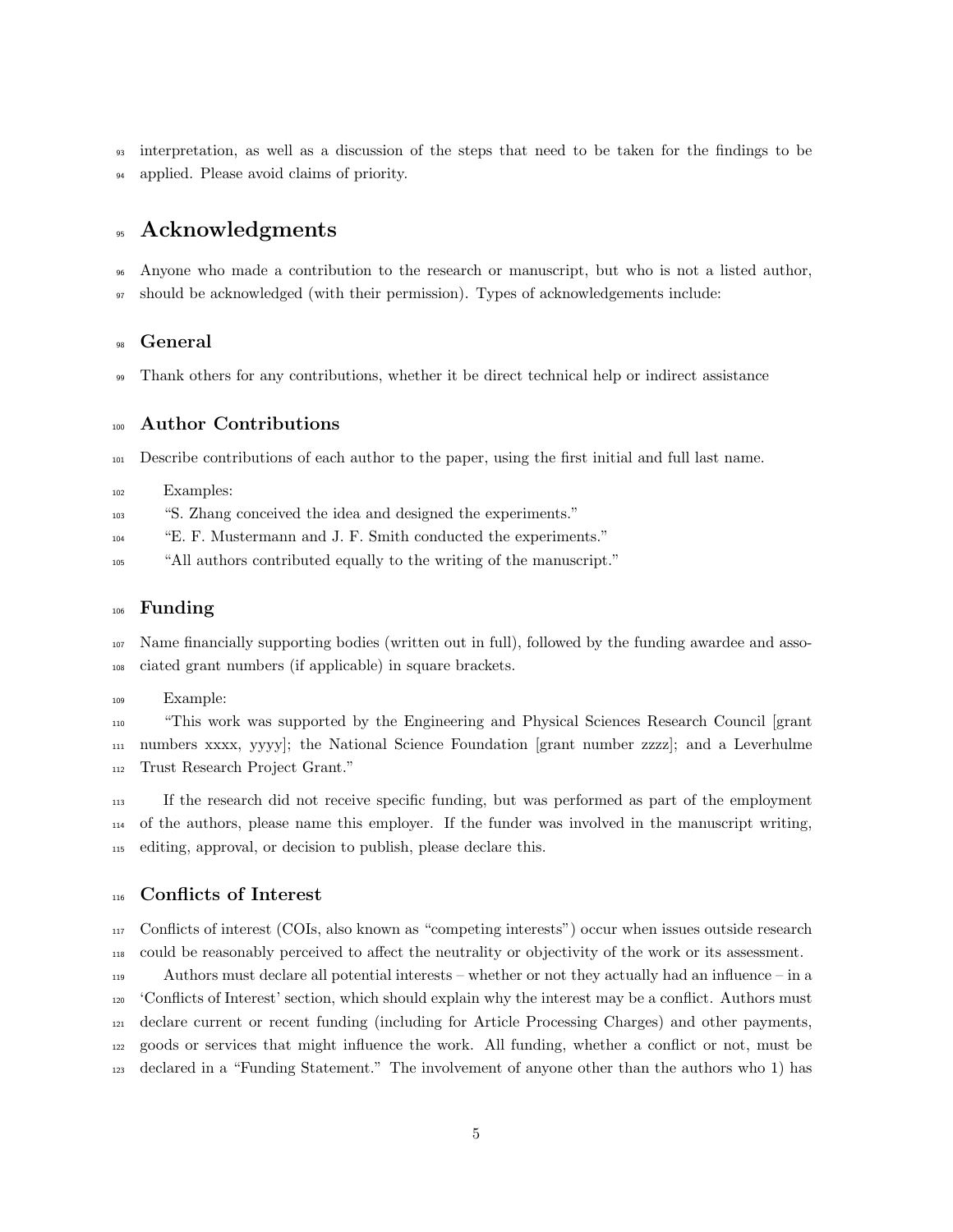an interest in the outcome of the work; 2) is affiliated to an organization with such an interest; or 3) was employed or paid by a funder, in the commissioning, conception, planning, design, conduct, or analysis of the work, the preparation or editing of the manuscript, or the decision to publish must be declared.

 If there are none, the authors should state "The author(s) declare(s) that there is no conflict of interest regarding the publication of this article." Submitting authors are responsible for coauthors declaring their interests. Declared conflicts of interest will be considered by the editor and reviewers and included in the published article.

#### Data Availability

 A data availability statement is compulsory for all research articles. This statement describes whether and how others can access the data supporting the findings of the paper, including 1) what the nature of the data is, 2) where the data can be accessed, and 3) any restrictions on data access and why.

 If data are in an archive, include the accession number or a placeholder for it. Also include any materials that must be obtained through a Material Transfer Agreements (MTA).

### Supplementary Materials

 Describe any supplementary materials submitted with the manuscript (e.g., audio files, video clips or datasets).

 Please group supplementary materials in the following order: materials and methods, figures, tables, and other files (such as movies, data, interactive images, or database files).

<sup>144</sup> Example: Fig. S1. Title of the first supplementary figure.

Fig. S2. Title of the second supplementary figure.

Table S1. Title of the first supplementary table.

Data file S1. Title of the first supplementary data file.

Movie S1. Title of the first supplementary movie.

 Be sure to submit all supplementary materials with the manuscript and remember to reference the supplementary materials at appropriate points within the manuscript. We recommend citing specific items, rather than referring to the supplementary materials in general, for example: "See Figures S1-S10 in the Supplementary Material for comprehensive image analysis."

A link to access the supplementary materials will be provided in the published article.

 Supplementary Materials may include additional author notes—for example, a list of group authors.

### Guidelines for References

 Authors are responsible for ensuring that the information in each reference is complete and accurate. All data must be cited and references to "data not shown" or citations to unpublished results are